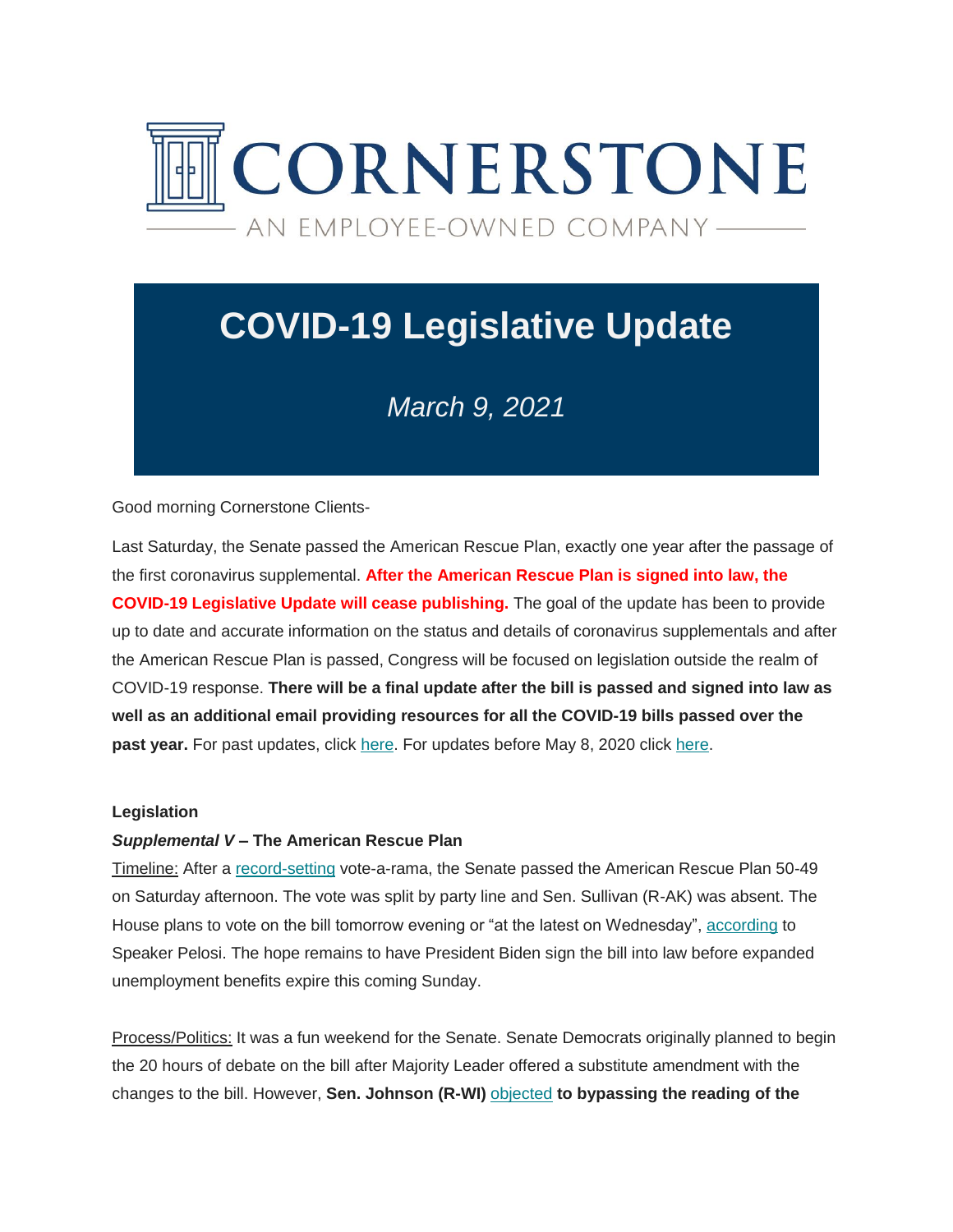**amendment aloud**, a process [usually skipped](https://cgagroup.us4.list-manage.com/track/click?u=2f96d6beb5306374d2ee2e12a&id=547fa24c1c&e=d801520914) in the Senate. **The clerks then read the entire 648 page amendment aloud and finished doing so 11 hours later, at 2:05 a.m. on Friday morning**. However, Sen. Van Hollen (D-MD) [proposed](https://cgagroup.us4.list-manage.com/track/click?u=2f96d6beb5306374d2ee2e12a&id=3499da7767&e=d801520914) limiting debate from the mandated 20 hours to three. When no Republicans, including Sen. Johnson who was on the floor, objected, the Senate recessed to begin business later that morning.

However, Friday posed another late night for the Senate. **On the first vote of vote-a-rama Friday morning, we saw nearly 12-hour standstill**. The vote itself was on an amendment from Sen. Sanders and would have raised the federal minimum wage to \$15 an hour, but eight Democrats [voted n](https://cgagroup.us4.list-manage.com/track/click?u=2f96d6beb5306374d2ee2e12a&id=2b6d429ff5&e=d801520914)o. However, **the delay was caused by Sen. Joe Manchin (D-WV) attempting to negotiate unemployment insurance provisions.** Democrats had planned to offer an amendment, from Sen. Carper, which would cut the federal unemployment benefit from \$400 to \$300 per week but extend it through September and make the first \$10,200 of it non-taxable. Sen. Manchin, however, indicated he may be more inclined to support an amendment from Sen. Portman, which would cut the unemployment benefit to \$300 per week and cut it off on July 18. **If Sen. Manchin supported the Portman amendment over Carper's, the bill** [likely](https://cgagroup.us4.list-manage.com/track/click?u=2f96d6beb5306374d2ee2e12a&id=6c6ca54491&e=d801520914) **would not have been able to** [re-pass](https://cgagroup.us4.list-manage.com/track/click?u=2f96d6beb5306374d2ee2e12a&id=72d5bc72b0&e=d801520914) **the House.** After hours of uncertainty, Sen. Manchin and other Democrats, including the White House, reached a deal where tax deductibility of UI would be only available to those under a certain income and UI benefits would be a a couple weeks shorter than the original Carper amendment. The Portman amendment did pass, but it was overruled by a later amendment that contained this deal. **Eleven hours and fifty minutes after the first vote had begun, it finally closed.** The Senate then proceeded to vote on nearly [40 amendments,](https://cgagroup.us4.list-manage.com/track/click?u=2f96d6beb5306374d2ee2e12a&id=ff3c19618f&e=d801520914) with seven amendments passing. The bill finally passed at just after noon on Saturday.

Policy: It's expected that the House passes the bill with no changes, as changes this late in the game will threaten passing the bill within the March 14 UI deadline. **Senate text, though unclear if it is final text,** [here](https://cgagroup.us4.list-manage.com/track/click?u=2f96d6beb5306374d2ee2e12a&id=1782c0331c&e=d801520914)**.** Summary (from Sen. Sanders's office, as of March 3) [here.](https://cgagroup.us4.list-manage.com/track/click?u=2f96d6beb5306374d2ee2e12a&id=6c71570533&e=d801520914) Summary of the Senate changes [here,](https://cgagroup.us4.list-manage.com/track/click?u=2f96d6beb5306374d2ee2e12a&id=ea7bc2e66f&e=d801520914) one-pager on changes [here.](https://cgagroup.us4.list-manage.com/track/click?u=2f96d6beb5306374d2ee2e12a&id=cfeb23dc69&e=d801520914) Highlights of Senate changes to the bill below:

 **Extends the Employee Retention Tax Credit** (ERTC) through 12/31/21, adopts the expansions from the December Omnibus, and codifies the ERTC by adding it to the Internal Revenue Code as § 3134. The December 2020 Omni made a handful of expansions to the original CARES ERTC including: increased the credit percentage from 50 to 70; increased the maximum credit from \$10k per employee to \$10k per quarter per employee; extended the credit from 12/31/20 through 6/31/21; and, loosened the gross receipts test from 50 percent (relative to 2019) to 80 percent (relative to 2019).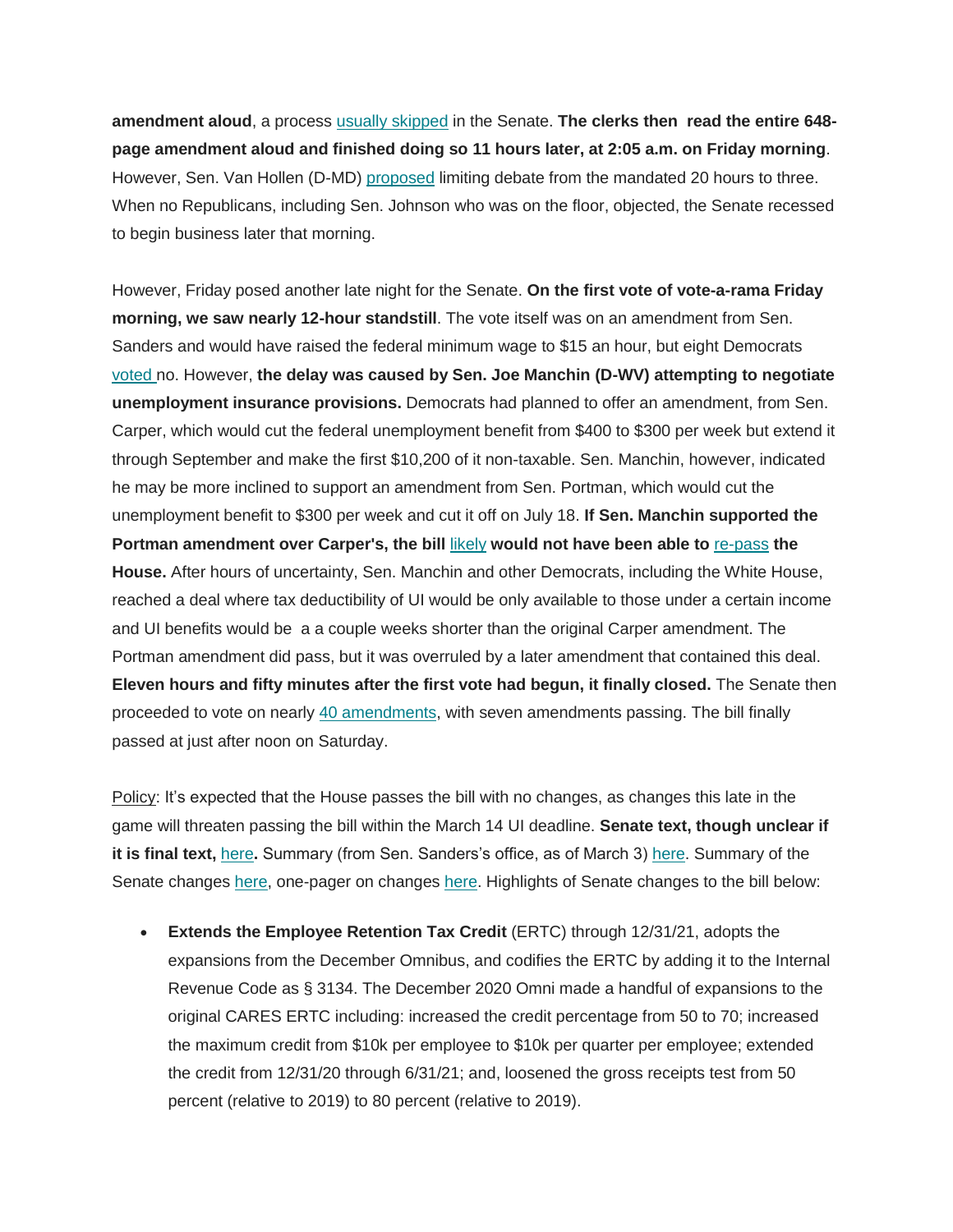- \$10 billion **Critical Infrastructure Project program aimed at assisting state, territorial, and tribal governments** with COVID-19 response. Also establishes a requirement that small states receive at least the amount they received under the CARES Act's Coronavirus Relief Fund.
- Makes **higher educational debt forgiveness tax-free** on loans discharged between 12/31/20 and 12/31/25. This will apply to any governmental debt relief during that time period but is also generally drafted to apply to debts discharged by higher educational institutions.
- $\bullet$  \$8.5 billion for **Provider Relief Fund for rural providers**.
- Boost to **COBRA premium assistance** from 85 to 100 percent.
- Allows eligible entities under Save Our Stages program to receive both a PPP loan and Shuttered Venue Operators Grant.
- \$5.5 billion for **school programs**, including summer school and afterschool programs and technology.

# **Other Resources:**

 The National Association of Counties analysis of the Senate bill and calculations for percounty allocations. Analysis [here](https://cgagroup.us4.list-manage.com/track/click?u=2f96d6beb5306374d2ee2e12a&id=95ff8e7477&e=d801520914) and calculations found by clicking "Summary of Local Funding in Senate Substitute".

House-passed text [here.](https://cgagroup.us4.list-manage.com/track/click?u=2f96d6beb5306374d2ee2e12a&id=72351a4b49&e=d801520914) House Committee summaries of House version of the bill below:

- Ways and Means: press release [here](https://cgagroup.us4.list-manage.com/track/click?u=2f96d6beb5306374d2ee2e12a&id=f2ff0391ba&e=d801520914) (with links to text and section by section summaries), Joint Committee on Taxation summary [here](https://cgagroup.us4.list-manage.com/track/click?u=2f96d6beb5306374d2ee2e12a&id=dde7114ebb&e=d801520914)
- *Energy and Commerce*: more details specific to health response funding are [here,](https://cgagroup.us4.list-manage.com/track/click?u=2f96d6beb5306374d2ee2e12a&id=803ed9c9a3&e=d801520914) section by section in the committee memo [here,](https://cgagroup.us4.list-manage.com/track/click?u=2f96d6beb5306374d2ee2e12a&id=6a022fb867&e=d801520914) public health tex[t here,](https://cgagroup.us4.list-manage.com/track/click?u=2f96d6beb5306374d2ee2e12a&id=7f63912feb&e=d801520914) Medicaid section text here, CHIP section text [here,](https://cgagroup.us4.list-manage.com/track/click?u=2f96d6beb5306374d2ee2e12a&id=cd3b3b8e70&e=d801520914) other provisions text [here](https://cgagroup.us4.list-manage.com/track/click?u=2f96d6beb5306374d2ee2e12a&id=7da2517be6&e=d801520914)
- *Oversight and Reform:* one pager [here,](https://cgagroup.us4.list-manage.com/track/click?u=2f96d6beb5306374d2ee2e12a&id=04c44de042&e=d801520914) committee print [here](https://cgagroup.us4.list-manage.com/track/click?u=2f96d6beb5306374d2ee2e12a&id=253cd41dc6&e=d801520914)
- *Education and Labor*: press release [here,](https://cgagroup.us4.list-manage.com/track/click?u=2f96d6beb5306374d2ee2e12a&id=11ccfe4edf&e=d801520914) fact sheet [here,](https://cgagroup.us4.list-manage.com/track/click?u=2f96d6beb5306374d2ee2e12a&id=47227f604a&e=d801520914) section by sectio[n here,](https://cgagroup.us4.list-manage.com/track/click?u=2f96d6beb5306374d2ee2e12a&id=447fff334e&e=d801520914) text [here](https://cgagroup.us4.list-manage.com/track/click?u=2f96d6beb5306374d2ee2e12a&id=58a49799c3&e=d801520914)
- *Small Business*: committee print [here,](https://cgagroup.us4.list-manage.com/track/click?u=2f96d6beb5306374d2ee2e12a&id=b53c2a8143&e=d801520914) text [here](https://cgagroup.us4.list-manage.com/track/click?u=2f96d6beb5306374d2ee2e12a&id=6d4f21c5a2&e=d801520914)
- *Transportation and Infrastructure*: text [here](https://cgagroup.us4.list-manage.com/track/click?u=2f96d6beb5306374d2ee2e12a&id=4cae01d966&e=d801520914)
- *Financial Services*: committee print [here,](https://cgagroup.us4.list-manage.com/track/click?u=2f96d6beb5306374d2ee2e12a&id=7107ac8bde&e=d801520914) section by section in the committee memo [here,](https://cgagroup.us4.list-manage.com/track/click?u=2f96d6beb5306374d2ee2e12a&id=6bec2c5a5d&e=d801520914) text [here](https://cgagroup.us4.list-manage.com/track/click?u=2f96d6beb5306374d2ee2e12a&id=7dc5c80e59&e=d801520914)
- *Agriculture*: text [here](https://cgagroup.us4.list-manage.com/track/click?u=2f96d6beb5306374d2ee2e12a&id=73c6b40151&e=d801520914)
- *Veterans Affairs*: text [here,](https://cgagroup.us4.list-manage.com/track/click?u=2f96d6beb5306374d2ee2e12a&id=a3d54b0132&e=d801520914) section by section [here](https://cgagroup.us4.list-manage.com/track/click?u=2f96d6beb5306374d2ee2e12a&id=12ce75d6af&e=d801520914)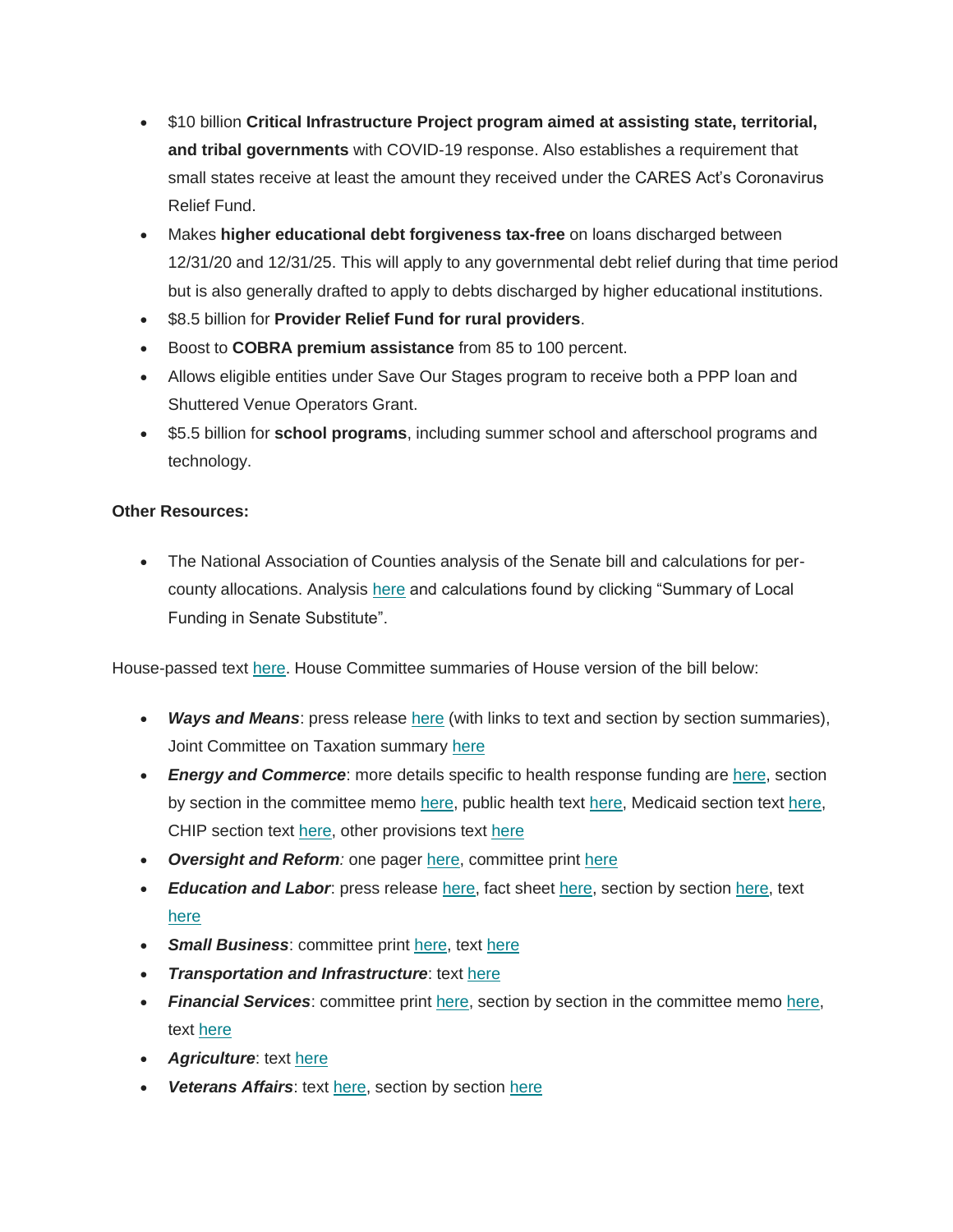## **Passed Legislation**

Moving forward, this section will only include new information and guidance. For past information and guidance and passed legislation, please refer to the [archives.](https://cgagroup.us4.list-manage.com/track/click?u=2f96d6beb5306374d2ee2e12a&id=0c415f8d2f&e=d801520914) For a summary of all the supplementals that have been passed, please see [here.](https://cgagroup.us4.list-manage.com/track/click?u=2f96d6beb5306374d2ee2e12a&id=e5979f0d64&e=d801520914)

## *New Implementation Information and Guidance*

There has been no new information and guidance since the previous update.

#### **Members of Congress Affected by COVID-19**

New additions in bold. As of January 15, the below list only includes members of the 117<sup>th</sup> Congress and thus is not cumulative across Congresses. Members of Congress began receiving COVID-19 vaccines in December, 2020.

Tested Positive Recently (0):

Died from COVID-19 (1): Rep. Ron Wright (R-TX)

Recovered from COVID-19 (68): Rep. Mario Diaz-Balart (R-FL), Sen. Rand Paul (R-KY), Rep. Mike Kelly (R-PA), Rep. Nydia Velazquez (D-NY), Rep. Neal Dunn (R-FL), Rep. Tom Rice (R-SC), Rep. Morgan Griffith (R-VA), Rep. Louie Gohmert (R-TX), Rep. Raúl Grijalva (D-AZ), Rep. Rodney Davis (R-IL), Sen. Bill Cassidy (R-LA), Rep. Dan Meuser (R-PA), Rep. Jenniffer Gonzalez-Colon (R-Puerto Rico at large), Rep. Jahana Hayes (D-CT), Sen. Mike Lee (R-UT), Sen. Thom Tillis (R-NC), Sen. Ron Johnson (R-WI), Rep. Salud Carbajal (D-CA), Rep. Mike Bost (R-IL), Rep. Bill Huizenga (R-MI), Rep. Drew Ferguson (R-GA), Rep. Don Young (R-AK), Sen. Rick Scott (R-FL), Rep. Tim Walberg (R-MI), Rep. Cheri Bustos (D-IL), Sen. Chuck Grassley (R-IA), Rep. Ed Perlmutter (D-CO), Rep. Dan Newhouse (R-WA), Rep. Doug Lamborn (R-CO), Rep. Brian Steil (R-WI), Rep. Joe Courtney (D-CT), Rep. Virginia Foxx (R-TX), Rep. Rep. Susie Lee (D-NV), Rep. Austin Scott (R-GA), Rep. Ted Budd (R-NC), Rep. Robert Aderholt (R-AL), Rep. Ken Calvert R-CA), Rep. Barry Loudermilk (R-GA), Rep. Devin Nunes (R-CA), Rep. Joe Wilson (R-SC), Rep. Mike Rogers (R-AL), Rep. Rick Larsen (D-WA), Rep. Gwen Moore (D-WI), Rep. Maria Salazar (R-FL), Rep. Kay Granger (R-TX), Rep. Kevin Brady (R-TX), Rep. Michelle Steel (R-CA), Rep. Gus Bilirakis (R-FL), Rep. Jake LaTurner (R-KS), Rep. Chuck Fleischmann (R-TN), Rep. Bonnie Watson Coleman (D-NJ), Rep. Pramila Jayapal (D-WA), Rep. Brad Schneider (D-IL), Rep. Adriano Espaillat (D-NY), Rep. Lou Correa (D-CA), Rep. Raul Ruiz (D-CA), Rep. Stephen Lynch (D-MA), Rep. Lori Trahan (D-MA) Currently Self-Quarantined (0):

Completed Quarantine (52): Sen. Ted Cruz (R-TX), Sen. Lindsay Graham (R-SC), Rep. Don Beyer (D-VA), Rep. Sharice Davids (D-KS), Rep. Paul Gosar (R-AZ), Rep. Matt Gaetz (R-FL), Rep. Jason Crow (D-CO), Rep. Julia Brownley (D-CA), Sen. Ben Ray Luján (D-NM), Rep. Stephanie Murphy (D-FL), Rep. John Yarmuth (D-KY), Rep. Adam Schiff (D-CA), Rep. Vincente Gonzalez (D-TX), Rep. David Schweikert (R-AZ), Rep. Anthony Brindisi (D-NY), Rep. David Price (D-NC), Rep. Ann Wagner (R-MO), Rep. Kathleen Rice (D-NY), Rep. Matt Cartwright (D-PA), Rep. Tom Cole (R-OK), Rep. Steve Scalise (R-LA), Rep. Frederica Wilson (D-FL), Rep. Andy Kim (D-NJ), Sen. Mike Lee (R-UT), Sen. Mitt Romney (R-UT), Rep. Katie Porter (D-CA), Rep. Seth Moulton (D-MA), Rep. Lizzie Fletcher (D-TX), Rep. Josh Gottheimer (D-NJ), Rep. Ayanna Pressley (D-MA), Rep. Mikie Sherrill (D-NJ), Rep. Randy Weber (R-TX), Rep. Mike Johnson (R-LA), Rep. Jody Hice (R-GA), Rep. Guy Reschenthaler (R-PA), Sen. Shelley Moore Capito (R-WV), Rep. Lisa Blunt Rochester (D-DE), Sen. Ben Sasse (R-NE), Sen. James Lankford (R-OK), Sen. Ted Cruz (R-TX), Rep. Mark Pocan (D-WI), Rep. Anna Eshoo (D-CA), Rep. Carolyn Maloney (D-NY), Sen. Mark Warner (D-VA)